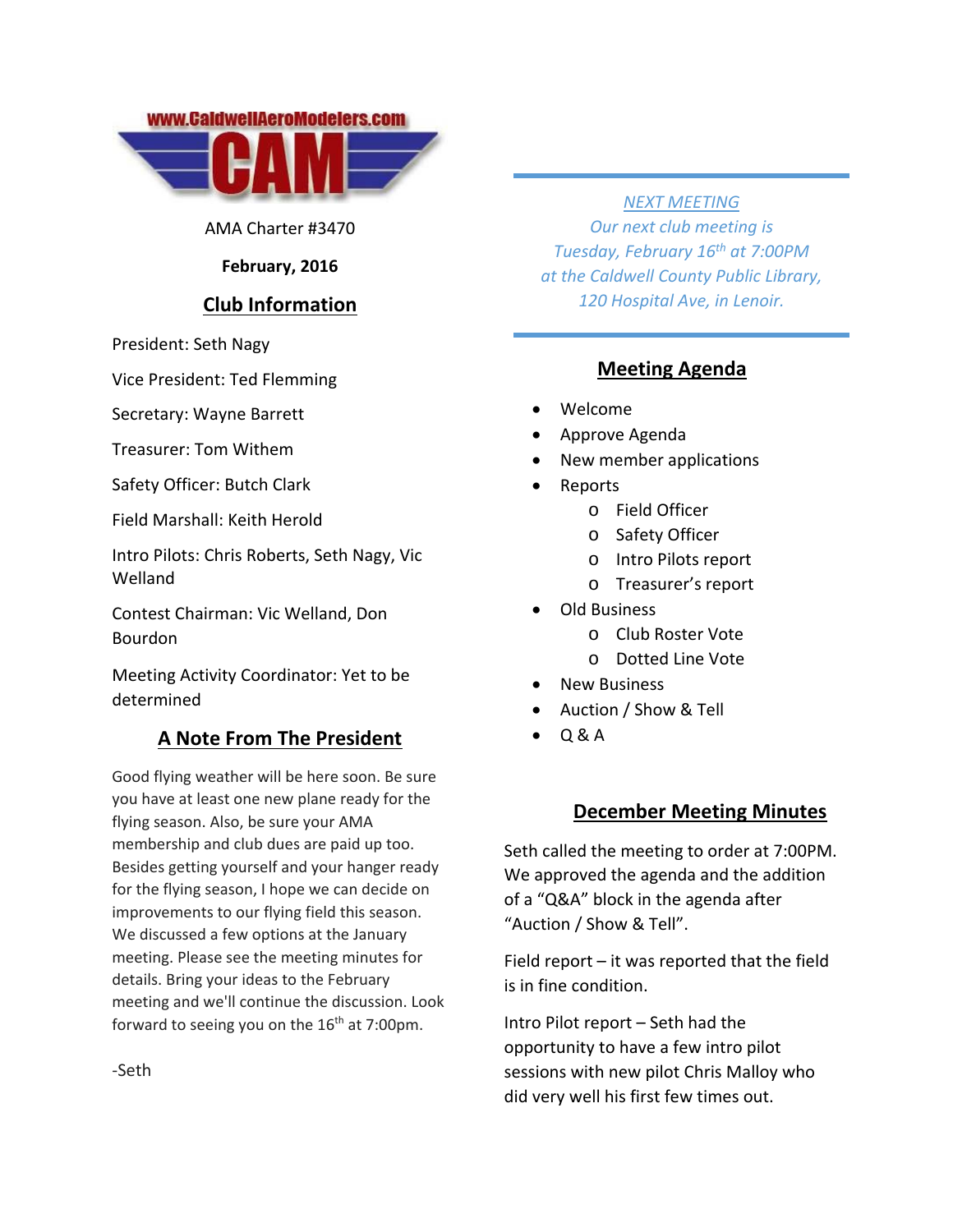Treasurer report – We have 18 paid members to date with a balance around \$2400.

Safety report – no issues reported.

Seth reviewed the club officers' responsibilities and introduced the positions of Contest Chairman and Meeting Activity Coordinator.

We discussed the FAA sUAS registration process and noted that the AMA has now taken the position of encouraging its members to register with the FAA. The registration can be started here https://registermyuas.faa.gov/ ; note that you will need a debit or credit card and an active e‐mail address. Accessing your e‐ mail is required to complete an account profile where your contact info is contained. From there, the actual drone registration takes place. February 19<sup>th</sup> is the deadline for registering our models with the FAA.

We discussed the notion that we may create a club roster with all paid members' names and contact info. This would be included in our newsletters for our members, but would be removed before posting it to our website where all of our past newsletters are archived. This will be voted on during the next meeting.

Seth gave a short history of our club, complete with power point presentation, and noted several of the flying site's improvements made over the years. Seth also suggested that a good improvement we could make in 2016 to our site would be to improve the road from our gate to our parking area. With the rain and snow we

have had recently, the road past the gate has become a bit of a mess.

Tom brought up the idea of painting a striped white line down the center of the runway for better visual reference when landing. We agreed that testing a small section of the fabric with the paint to determine how well it wears and fades would be an appropriate first step. This is also up for vote at the next meeting.

Tom also told a story about crashing his Hobby King trainer into a tree near his house before politely asking the local fire department to retrieve his plane. They came equipped with a ladder truck and made quick work of blasting the plane down with the water hose! The plane sustained minimal damage and was brought as a show‐n‐tell for the plane rescue story.

Seth concluded the meeting by sharing how he would like to build a .049 or reedy motor "shark face" free flight plane in 2016.

Meeting adjourned at 7:54PM.